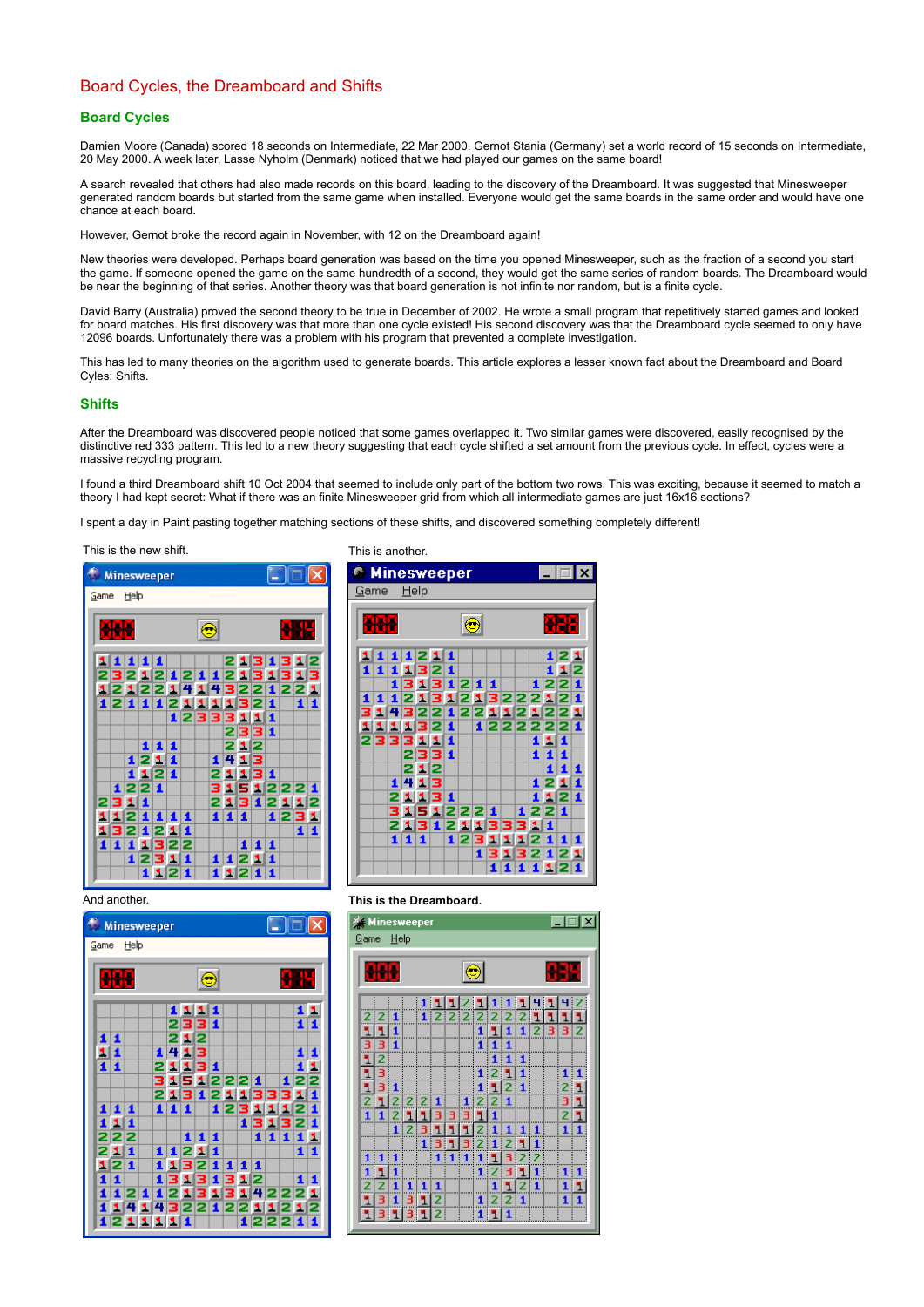These are not four different boards...they are all the Dreamboard! I thought that pasting the boards would start a map, eventually revealing a grid from which all games are cut.

The Dreamboard comes from an infinite grid...but there are only 256 unique squares! This 16x16 tile infinitely repeats. You can choose any square in the tile, count 16 squares in any direction, and find that exact square again.

Here is the tiled picture:

|                  |       |        |              |   |         |    |     |      |       |             |       |     |       |                    |  |        |      |       |              |           |         | 2122112212122141432212212212                          |    |               |      |              |           |           |  |           |     |      |             |          |                                                 |    |
|------------------|-------|--------|--------------|---|---------|----|-----|------|-------|-------------|-------|-----|-------|--------------------|--|--------|------|-------|--------------|-----------|---------|-------------------------------------------------------|----|---------------|------|--------------|-----------|-----------|--|-----------|-----|------|-------------|----------|-------------------------------------------------|----|
| 321              |       |        | 122211       |   |         |    |     |      | 1211  |             | 11321 |     |       |                    |  | 122211 |      |       |              |           |         | 121111321                                             |    |               |      |              |           | 1 2 2 2 1 |  |           |     |      | 11211       |          | 11                                              |    |
| 111              |       |        |              |   |         |    |     |      |       | 11112333111 |       |     |       |                    |  |        |      |       |              |           |         | 11112333111                                           |    |               |      |              |           |           |  |           |     |      |             | 11112333 |                                                 |    |
| 331              |       |        |              |   |         |    | 111 |      |       |             |       |     | 2331  |                    |  |        |      | 1 1 1 |              |           |         |                                                       |    | 2331          |      |              |           |           |  | 111       |     |      |             |          |                                                 | 2  |
| 12               |       |        |              |   |         |    |     | 111  |       |             |       | 212 |       |                    |  |        |      | 111   |              |           |         |                                                       |    | 212           |      |              |           |           |  |           | 111 |      |             |          |                                                 | 72 |
| 13               |       |        |              |   |         |    |     | 1211 |       |             | 1413  |     |       |                    |  |        |      | 1211  |              |           |         |                                                       |    | 1413          |      |              |           |           |  | 1211      |     |      |             |          | 14                                              |    |
|                  | 131   |        |              |   |         |    |     | 1121 |       |             | 21131 |     |       |                    |  |        |      | 1121  |              |           |         |                                                       |    | 21131         |      |              |           |           |  | 1121      |     |      |             |          | 21                                              |    |
|                  |       | 51221  |              |   | 1221    |    |     |      |       |             |       |     |       | 31512221           |  |        | 1221 |       |              |           |         |                                                       |    | 31512221      |      |              |           |           |  | 1221      |     |      |             |          | 31                                              |    |
|                  |       |        | 3121133311   |   |         |    |     |      |       |             |       |     |       | 213121133311       |  |        |      |       |              |           |         |                                                       |    | 213121133311  |      |              |           |           |  |           |     |      |             |          | 21                                              |    |
| $\vert$ 1        |       |        | 123111211111 |   |         |    |     |      |       |             | 1111  |     |       | 123111211111       |  |        |      |       |              |           |         |                                                       |    | 111           |      | 123111211111 |           |           |  |           |     |      |             |          | 11                                              |    |
|                  |       |        | 131321211    |   |         |    |     |      |       |             |       |     |       |                    |  |        |      |       |              | 131321211 |         |                                                       |    |               |      |              |           |           |  | 131321211 |     |      |             |          |                                                 |    |
|                  | $111$ |        | 1111322      |   |         |    |     |      |       |             |       |     | 111   |                    |  |        |      |       |              | 11111322  |         |                                                       |    |               | 111  |              |           |           |  | 11111322  |     |      |             |          |                                                 |    |
|                  | 211   |        |              |   |         |    |     |      | 12311 |             | 11211 |     |       |                    |  |        |      |       |              |           |         |                                                       |    |               |      |              |           |           |  |           |     |      |             |          |                                                 |    |
|                  |       |        |              |   |         |    |     |      |       |             |       |     |       |                    |  |        |      |       |              | 12311     |         |                                                       |    | 11211         |      |              |           |           |  | 1 2 3 1 1 |     | 1121 |             |          | 11<br>$\overline{1}$ $\overline{1}$             |    |
|                  |       | 32111  |              |   |         | L. |     |      | 1121  |             |       |     |       | 11321111           |  |        |      |       |              | 1121      |         |                                                       |    | 11321111      |      |              |           |           |  |           |     |      |             |          |                                                 |    |
|                  |       | 131312 |              |   |         |    |     | 1221 |       |             |       |     |       | 13131312           |  |        |      |       |              |           | 1 2 2 1 |                                                       |    | 13131312      |      |              |           |           |  | 1221      |     |      |             |          | $1\overline{3}$                                 |    |
|                  | 131   |        |              |   |         |    |     |      |       |             |       |     |       |                    |  |        |      |       |              |           |         | 31422212121121313142221212112131                      |    |               |      |              |           |           |  |           |     |      | 31422212121 |          | $1\overline{2}$                                 |    |
|                  |       |        | 2212212      |   |         |    |     |      |       | 21414       |       |     |       |                    |  |        |      |       |              |           |         | 2 2 1 2 2 1 1 2 1 2 2 1 4 1 4                         |    | 322122112122  |      |              |           |           |  |           |     |      |             |          | 43                                              |    |
| 321              |       |        | 122211       |   |         |    |     |      |       | 121111321   |       |     |       |                    |  | 122211 |      |       | $\mathbf{1}$ |           |         | 21111321                                              |    |               |      |              | 12221     |           |  |           |     | 1121 |             |          | 11                                              |    |
| 1111             |       |        |              |   |         |    |     |      |       | 11112333111 |       |     |       |                    |  |        |      |       |              |           |         | 1112333111                                            |    |               |      |              |           |           |  |           |     |      |             | 1112333  |                                                 |    |
| 331              |       |        |              |   |         |    | 111 |      |       |             |       |     | 2331  |                    |  |        |      | 1 1 1 |              |           |         |                                                       |    | 2331          |      |              |           |           |  | $111$     |     |      |             |          |                                                 | 2  |
| 12               |       |        |              |   |         |    |     | 111  |       |             |       |     | 212   |                    |  |        |      | 111   |              |           |         |                                                       |    | 212           |      |              |           |           |  |           | 111 |      |             |          |                                                 | 72 |
|                  | 13    |        |              |   |         |    |     | 1211 |       |             | 1413  |     |       |                    |  |        |      |       |              | 1211      |         |                                                       |    | 1413          |      |              |           |           |  | 1211      |     |      |             |          |                                                 |    |
|                  | 131   |        |              |   |         |    |     | 1121 |       |             | 21131 |     |       |                    |  |        |      | 1121  |              |           |         |                                                       | 21 |               | 131  |              |           |           |  | 1121      |     |      |             |          | $\frac{1}{2}$                                   |    |
|                  |       | 512211 |              |   | 1 2 2 1 |    |     |      |       |             |       |     |       | 31512221           |  |        | 1221 |       |              |           |         |                                                       |    | 31512221      |      |              |           |           |  | 1 2 2 1   |     |      |             |          | 31                                              |    |
|                  |       |        | 3121133311   |   |         |    |     |      |       |             |       |     |       | 213121133311       |  |        |      |       |              |           |         |                                                       |    | 213121133311  |      |              |           |           |  |           |     |      |             |          | 21                                              |    |
| $\blacktriangle$ |       |        | 1231112111   |   |         |    |     |      |       |             | 111   |     |       | 123111211111       |  |        |      |       |              |           |         |                                                       |    | 111           |      | 12311121111  |           |           |  |           |     |      |             |          | 11                                              |    |
|                  |       |        | 131321211    |   |         |    |     |      |       |             |       |     |       |                    |  |        |      |       |              | 131321211 |         |                                                       |    |               |      |              |           |           |  | 131321211 |     |      |             |          |                                                 |    |
|                  | 1 1 1 |        | 111111322    |   |         |    |     |      |       |             |       |     | 111   |                    |  |        |      |       |              | 111111322 |         |                                                       |    |               | 1111 |              |           |           |  | 111111322 |     |      |             |          |                                                 |    |
|                  | 211   |        |              |   |         |    |     |      | 12311 |             | 11211 |     |       |                    |  |        |      |       |              | 12311     |         |                                                       |    | 11211         |      |              |           |           |  | 12311     |     |      |             |          | 11                                              |    |
|                  |       | 32111  |              |   |         |    |     |      | 1121  |             |       |     |       | 11321111           |  |        |      |       |              | 1121      |         |                                                       |    | 1 3 2 1 1 1 1 |      |              |           |           |  |           |     | 1121 |             |          | $\overline{\mathbf{1}}$ $\mathbf{1}$            |    |
| 131              |       | 312    |              |   |         |    |     | 1221 |       |             |       |     |       | 13131312           |  |        |      |       |              |           | 1221    |                                                       |    | 13131312      |      |              |           |           |  | 1221      |     |      |             |          | 13                                              |    |
|                  |       |        |              |   |         |    |     |      |       |             |       |     |       |                    |  |        |      |       |              |           |         | 13131422212121121313142221212112131                   |    |               |      |              |           |           |  |           |     |      | 31422212121 |          | $1\overline{2}$                                 |    |
|                  |       |        | 22122112     |   |         |    |     |      |       | 21414       |       |     |       |                    |  |        |      |       |              |           |         | 2 2 1 2 2 1 1 2 1 2 2 1 4 1 4 3 2 2 1 2 2 1 1 2 1 2 2 |    |               |      |              |           |           |  |           |     |      |             |          | 43                                              |    |
| 321              |       |        | 122211       |   |         |    |     |      |       | 121111321   |       |     |       |                    |  | 122211 |      |       |              |           |         | 121111321                                             |    |               |      |              | 12221     |           |  |           |     |      | 11211       |          | 11                                              |    |
| 1111             |       |        |              |   |         |    |     |      |       | 1112333111  |       |     |       |                    |  |        |      |       |              |           |         | 11112333111                                           |    |               |      |              |           |           |  |           |     |      |             | 1112333  |                                                 |    |
|                  |       |        |              |   |         |    |     |      |       |             |       |     |       |                    |  |        |      |       |              |           |         |                                                       |    |               |      |              |           |           |  |           |     |      |             |          |                                                 |    |
| 331              |       |        |              |   |         |    |     | 111  |       |             |       |     | 2331  |                    |  |        |      | 111   |              |           |         |                                                       |    | 2331          |      |              |           |           |  | $111$     |     |      |             |          |                                                 | 12 |
| 12               |       |        |              |   |         |    |     | 111  |       |             |       | 212 |       |                    |  |        |      | 111   |              |           |         |                                                       |    | 212           |      |              |           |           |  |           | 111 |      |             |          |                                                 | 72 |
|                  | 13    |        |              |   |         |    |     | 1211 |       |             | 1413  |     |       |                    |  |        |      |       |              | 1211      |         |                                                       |    | 1413          |      |              |           |           |  | 1211      |     |      |             |          | 14                                              |    |
|                  | 131   |        |              |   |         |    |     | 1121 |       |             | 21131 |     |       |                    |  |        |      | 1121  |              |           |         |                                                       |    | 21131         |      |              |           |           |  | 1121      |     |      |             |          | 21                                              |    |
|                  |       | 512221 |              |   | 1221    |    |     |      |       |             |       |     |       | 31512221           |  |        | 1221 |       |              |           |         |                                                       |    | 31512221      |      |              |           |           |  | 1221      |     |      |             |          | 31                                              |    |
|                  |       |        | 3121133311   |   |         |    |     |      |       |             |       |     |       | 213121133311       |  |        |      |       |              |           |         |                                                       |    | 213121133311  |      |              |           |           |  |           |     |      |             |          | zī                                              |    |
| $\blacktriangle$ |       |        | 12311121111  |   |         |    |     |      |       |             | 111   |     |       | 12311121111        |  |        |      |       |              |           |         |                                                       |    | 111           |      | 12311121111  |           |           |  |           |     |      |             |          | 11                                              |    |
|                  |       |        | 131321211    |   |         |    |     |      |       |             |       |     |       |                    |  |        |      |       |              | 131321211 |         |                                                       |    |               |      |              | 131321211 |           |  |           |     |      |             |          |                                                 |    |
|                  | 111   |        | 1111111322   |   |         |    |     |      |       |             |       |     | 1 1 1 |                    |  |        |      |       |              | 1111332   |         |                                                       |    |               | 111  |              |           |           |  | 111111322 |     |      |             |          |                                                 |    |
|                  | 211   |        |              |   |         |    |     |      | 12311 |             | 11211 |     |       |                    |  | $\Box$ |      |       |              | 12311     |         |                                                       |    | 11211         |      |              |           |           |  | 12311     |     |      |             |          | 11                                              |    |
|                  |       | 32111  |              | ٠ | $\Box$  |    |     |      | 1121  |             |       |     |       | 11321111           |  |        |      |       |              | 1121      |         |                                                       |    | 11321111      |      |              |           |           |  |           |     | 1121 |             |          | 11                                              |    |
|                  |       | 131312 |              |   |         |    |     | 1221 |       |             |       |     |       | $13131312$ $ 1221$ |  |        |      |       |              |           |         |                                                       |    | 13131312      |      |              |           |           |  | 1221      |     |      |             |          | $\overline{\mathbf{1}}$ $\overline{\mathbf{3}}$ |    |
|                  |       |        |              |   |         |    |     |      |       |             |       |     |       |                    |  |        |      |       |              |           |         | 1313142221212112112131314222121211213131422212112     |    |               |      |              |           |           |  |           |     |      |             |          |                                                 |    |

|  |  | This is the Dreamboard |  |
|--|--|------------------------|--|
|  |  |                        |  |
|  |  |                        |  |

|                     |       |  |           |  |  |                                                                                         |     |         |  | 1112211111111112 |             |
|---------------------|-------|--|-----------|--|--|-----------------------------------------------------------------------------------------|-----|---------|--|------------------|-------------|
| 2 2 1               |       |  |           |  |  | 12222221111                                                                             |     |         |  |                  |             |
| 111                 |       |  |           |  |  | 11112332                                                                                |     |         |  |                  |             |
| 331                 |       |  |           |  |  | $\begin{array}{ c c c c c }\n\hline\n\textbf{1} & \textbf{1} & \textbf{1}\n\end{array}$ |     |         |  |                  |             |
| 12                  |       |  |           |  |  |                                                                                         | 111 |         |  |                  |             |
| 13                  |       |  |           |  |  | 1211                                                                                    |     |         |  | 111              |             |
| 131                 |       |  |           |  |  | 11221                                                                                   |     |         |  |                  | 21          |
| 2 1 2 2 1   1 2 2 1 |       |  |           |  |  |                                                                                         |     |         |  |                  | 31          |
| 1121133311          |       |  |           |  |  |                                                                                         |     |         |  | 21               |             |
|                     |       |  |           |  |  | 1231121111                                                                              |     |         |  | 111              |             |
|                     |       |  |           |  |  | 13132121                                                                                |     |         |  |                  |             |
|                     | 1 1 1 |  |           |  |  | 11111322                                                                                |     |         |  |                  |             |
|                     | 111   |  |           |  |  | 1 2 3 1 1                                                                               |     |         |  | 1 1              |             |
|                     |       |  | 2 2 1 1 1 |  |  |                                                                                         |     | 1 1 2 1 |  |                  | $1\vert 1$  |
| 131312              |       |  |           |  |  | $\vert 1 \vert 2 \vert 2 \vert 1 \vert$                                                 |     |         |  |                  | $1 \vert 1$ |
| 131312              |       |  |           |  |  | 1 1 1                                                                                   |     |         |  |                  |             |



The Dreamboard and its shifts are a single tile! Notice how every number on an edge counts mines on the opposite edge. Each time you shift a row, the last row falls off and becomes the new first row. Shifting makes 256 boards possible from the same tile, and all infinitely repeat.

**However, there are not 256 shifts: there are 4.**

### **What is the evidence?**

First, there are only 4 known shifts after four years. Secondly, pasting these 4 shifts into the grid reveals something very interesting: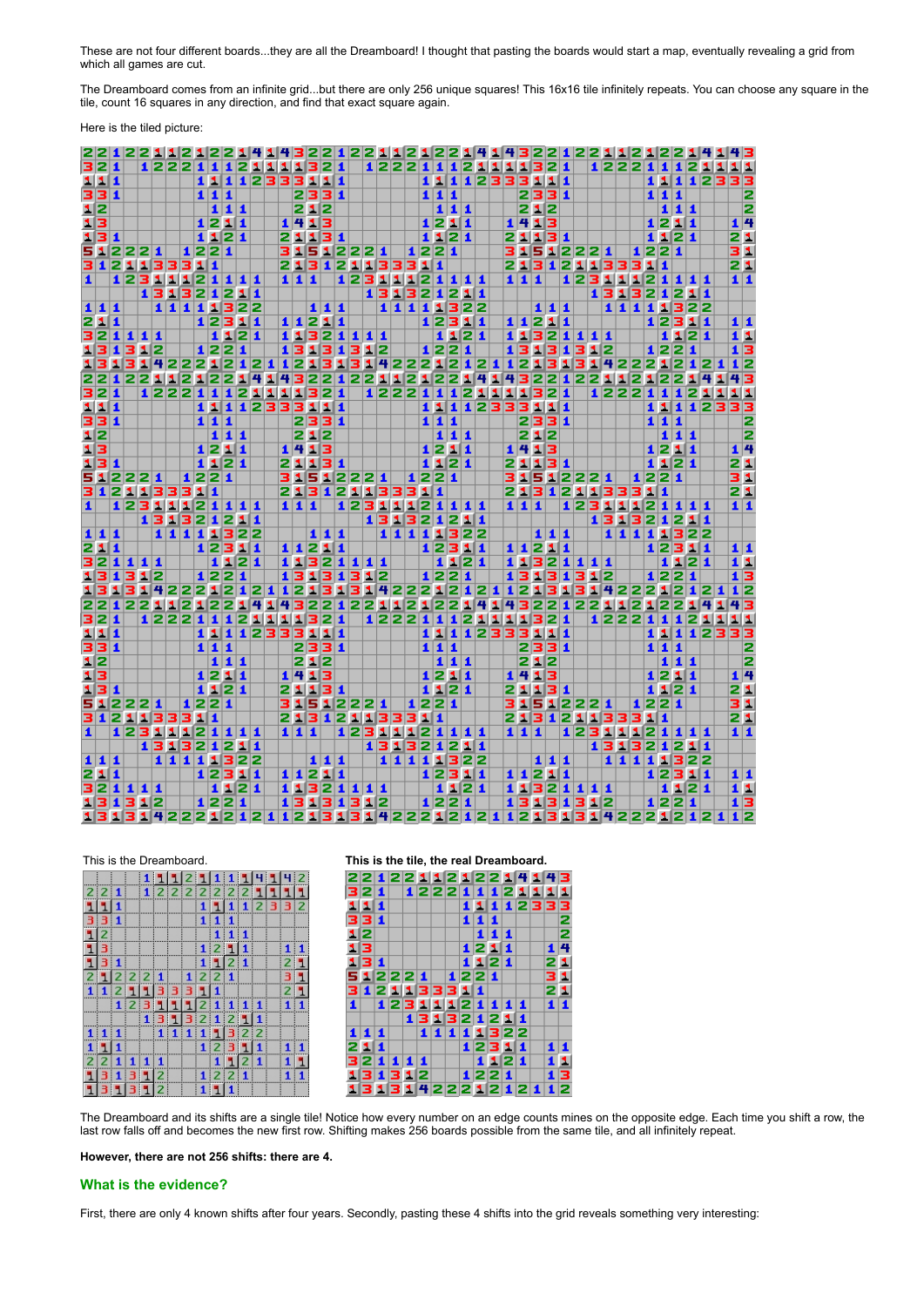|           |                 |              | 12     |     | 2112 |    |             |                         |                         |                |                         |           |          |                |     |                  |                     | 1  |         |     |    |         |    |                 |                      |                         |                  |             |    |                 | 3                  |      |                  |                      |     |    | 111       |   |                  |                         |                  |                  |       |         | 43                                              |    |
|-----------|-----------------|--------------|--------|-----|------|----|-------------|-------------------------|-------------------------|----------------|-------------------------|-----------|----------|----------------|-----|------------------|---------------------|----|---------|-----|----|---------|----|-----------------|----------------------|-------------------------|------------------|-------------|----|-----------------|--------------------|------|------------------|----------------------|-----|----|-----------|---|------------------|-------------------------|------------------|------------------|-------|---------|-------------------------------------------------|----|
| 32        |                 | 11           |        |     | 1222 |    |             |                         | 1                       |                | 2                       | ш         | ы        | 1.             | 1   |                  | 2 1                 |    |         |     |    | 1 2 2 2 |    | 1               | $\blacktriangle$     |                         |                  | 1           | ×. | ш               | 1                  | 31   | 2 1              |                      |     |    | 1222      |   | 1                | 1                       | 1                | 2                | ß.    | ш       | 111                                             |    |
|           | 111             |              |        |     |      |    |             | 1                       | A.                      | $\mathbf{1}$   |                         |           | 12333111 |                |     |                  |                     |    |         |     |    |         |    | 11              |                      | $\overline{\mathbf{1}}$ | $\mathbf{1}$     | 2333111     |    |                 |                    |      |                  |                      |     |    |           |   | $\blacktriangle$ | 11                      | $\blacktriangle$ |                  | 1 2 3 |         | 33                                              |    |
|           | 331             |              |        |     |      |    |             |                         | 11                      | $\mathbf{1}$   |                         |           |          |                |     |                  | 2331                |    |         |     |    |         |    | 11              |                      | $\mathbf{1}$            |                  |             |    |                 | 2331               |      |                  |                      |     |    |           |   | $\mathbf{1}$     | $\mathbf{1}$            | $\blacksquare$   |                  |       |         |                                                 | 2  |
|           | $1\overline{2}$ |              |        |     |      |    |             |                         |                         | 1 1 1          |                         |           |          |                |     |                  | 212                 |    |         |     |    |         |    |                 |                      | 1 1 1                   |                  |             |    |                 | 212                |      |                  |                      |     |    |           |   |                  |                         | 111              |                  |       |         |                                                 | 12 |
|           | 13              |              |        |     |      |    |             |                         |                         | 1211           |                         |           |          |                |     |                  | 1413                |    |         |     |    |         |    |                 | 1211                 |                         |                  |             |    |                 | 1413               |      |                  |                      |     |    |           |   |                  |                         | 1211             |                  |       |         | 14                                              |    |
|           | 131             |              |        |     |      |    |             |                         |                         |                | 1121                    |           |          |                |     |                  | 21131               |    |         |     |    |         |    |                 | 1121                 |                         |                  |             |    |                 | 21131              |      |                  |                      |     |    |           |   |                  |                         | 1121             |                  |       |         | <u>naja</u><br>Pala                             |    |
|           |                 |              | 512221 |     |      |    | 1 2 2 1     |                         |                         |                |                         |           |          |                |     |                  | 31512221            |    |         |     |    |         |    |                 | 1 2 2 1              |                         |                  |             |    |                 |                    |      |                  | 31512221             |     |    |           |   | 1 2 2 1          |                         |                  |                  |       |         |                                                 |    |
|           |                 |              |        |     |      |    | 3121133311  |                         |                         |                |                         |           |          | 21             |     |                  | 3 1 2 1 1 3 3 3 1 1 |    |         |     |    |         |    |                 |                      |                         |                  |             |    |                 |                    |      |                  | 21312113331          |     |    |           |   |                  | $\overline{\mathbf{1}}$ |                  |                  |       |         |                                                 |    |
| 1         |                 |              |        |     |      |    | 12311121111 |                         |                         |                |                         |           |          |                | 11  | $\blacktriangle$ |                     |    | 1 2     | з   | 11 | ш       |    |                 |                      |                         | 121111           |             |    |                 | 111                |      |                  | 12                   |     | ш  | 11        |   | 121111           |                         |                  |                  |       |         | $1\overline{1}$                                 |    |
|           |                 |              |        |     | 1313 |    |             |                         |                         |                | 21211                   |           |          |                |     |                  |                     |    |         | 13  |    | я       | 3  |                 |                      |                         | 21211            |             |    |                 |                    |      |                  |                      |     |    | 1313      |   |                  |                         | 2121             |                  |       |         |                                                 |    |
|           | 111             |              |        |     | 11   |    | 111322      |                         |                         |                |                         |           |          |                |     |                  |                     |    |         |     |    |         |    |                 |                      |                         | 22               |             |    |                 |                    |      | 1 1 1            |                      |     |    | 11111322  |   |                  |                         |                  |                  |       |         |                                                 |    |
|           | 211             |              |        |     |      |    |             |                         |                         |                | 1231                    | $\vert$ 1 |          |                |     |                  | 11211               |    |         |     |    |         |    |                 |                      |                         | 11               |             |    |                 | 1 1 2 1 1          |      |                  |                      |     |    |           |   |                  |                         | 12311            |                  |       |         | 11                                              |    |
|           |                 |              | 321111 |     |      |    |             |                         |                         |                | 1121                    |           |          |                | 11  |                  | 32111               |    |         |     |    |         |    |                 |                      |                         | 1121             |             |    |                 |                    |      |                  | 113211111            |     |    |           |   |                  |                         | 1121             |                  |       |         | 11                                              |    |
|           | 13              | $\mathbf{1}$ | 312    |     |      |    |             |                         | $1\overline{2}$         |                |                         |           |          |                |     |                  |                     |    | 312     |     |    |         |    |                 | 1 2 2 1              |                         |                  |             |    | 1               | в                  |      |                  | 131312               |     |    |           |   |                  |                         | 1221             |                  |       |         | 13                                              |    |
| я         |                 | 1            | 314    |     |      |    | 222         |                         | s.                      |                | $\mathbf{1}$            | 2         | 1        | 1              |     |                  |                     |    |         | 14  |    |         |    |                 |                      |                         |                  | 22212124112 |    |                 |                    | 1    | ш<br>3.          | в                    |     | 4  |           |   | 2221             |                         | 2                | $\blacktriangle$ | 2     |         | $1\overline{2}$                                 |    |
|           | 22              |              | 122    |     | ы    | 12 |             | 1                       |                         |                | ٩                       | 4         |          |                |     |                  | 143221              |    | 22      |     | ш  | 121     |    |                 |                      |                         |                  |             | 14 |                 |                    | 2    | 2                | 122                  |     |    | 1         | 2 | s.               |                         |                  |                  |       |         | 43                                              |    |
|           | 321             |              |        |     |      |    | 12211       |                         | $\overline{\mathbf{1}}$ |                | 2                       | ы         |          | 4 H H          |     |                  | 2                   | и  |         |     |    | 12211   |    |                 | $\blacktriangleleft$ |                         |                  |             |    | 111             |                    | a    | 21               |                      |     |    | 1 2 2 2   |   | $\blacktriangle$ | $\mathbf{1}$            | $\blacktriangle$ |                  |       |         | 11                                              |    |
|           | 111             |              |        |     |      |    |             | 11                      |                         |                | 1                       |           | 2333111  |                |     |                  |                     |    |         |     |    |         |    |                 |                      | 1                       | $\mathbf{1}$     | 233311      |    |                 |                    |      |                  |                      |     |    |           |   | $\mathbf{1}$     |                         |                  |                  |       | 1112333 |                                                 |    |
|           | 331             |              |        |     |      |    |             | $\overline{\mathbf{1}}$ |                         |                |                         |           |          |                |     |                  | 2331                |    |         |     |    |         |    | 11              |                      | 1                       |                  |             |    |                 | 2331               |      |                  |                      |     |    |           |   | $\mathbf{1}$     |                         | 11               |                  |       |         |                                                 | 2  |
|           | $1\overline{2}$ |              |        |     |      |    |             |                         | $\overline{\mathbf{1}}$ | $\vert$ 1      | $\overline{\mathbf{1}}$ |           |          |                |     | 212              |                     |    |         |     |    |         |    |                 | $\blacktriangle$     | ı                       | $\blacktriangle$ |             |    |                 | 2 <mark>1</mark> 2 |      |                  |                      |     |    |           |   |                  |                         | 111              |                  |       |         |                                                 | 2  |
|           | 13              |              |        |     |      |    |             | $1\overline{2}$         |                         | 11             |                         |           |          |                |     |                  | 1413                |    |         |     |    |         |    | $1\overline{2}$ |                      | 11                      |                  |             |    |                 | 1413               |      |                  |                      |     |    |           |   |                  |                         | 1211             |                  |       |         | 14                                              |    |
|           | 131             |              |        |     |      |    |             | 11                      |                         | 21             |                         |           |          |                |     |                  | 21131               |    |         |     |    |         |    |                 | 11                   | 21                      |                  |             |    | 21              |                    |      | 131              |                      |     |    |           |   |                  |                         | 1121             |                  |       |         | 21                                              |    |
|           |                 |              | 512221 |     |      |    | 122         |                         |                         | ī              |                         |           |          | 31             |     | 5                | п                   |    | 2221    |     |    |         |    | 122             |                      | T                       |                  |             |    | з               | 1                  | š    |                  | 1 2 2 2 1            |     |    |           |   | 1 2 2 1          |                         |                  |                  |       |         | 31                                              |    |
|           | 312             |              |        |     |      |    | 1133311     |                         |                         |                |                         |           |          | 21             |     |                  | 31                  |    | 2113331 |     |    |         |    |                 | 1                    |                         |                  |             |    | 21              |                    |      |                  | 3121133311           |     |    |           |   |                  |                         |                  |                  |       |         | 21                                              |    |
| L         |                 |              |        |     |      |    | 12311121    |                         |                         |                | 111                     |           |          |                |     | 1 1 1            |                     |    | 1 2 3   |     | 1  | 1121    |    |                 |                      |                         | 111              |             |    |                 | 111                |      |                  | 1 2 3                |     | 1  |           |   | 1121111          |                         |                  |                  |       |         | 11                                              |    |
|           |                 |              |        |     | 13   |    |             |                         |                         |                |                         |           |          |                |     |                  |                     |    |         | 1   | 31 |         | з  | 21              |                      |                         | 211              |             |    |                 |                    |      |                  |                      |     | 13 |           |   | 1321211          |                         |                  |                  |       |         |                                                 |    |
|           | 111             |              |        |     | 1    |    | 132121      |                         |                         |                |                         |           |          |                |     |                  |                     |    |         |     |    | 11111   |    |                 |                      |                         | 322              |             |    |                 |                    |      | 111              |                      |     |    | 111111322 |   |                  |                         |                  |                  |       |         |                                                 |    |
|           | 211             |              |        |     |      |    |             | $1\overline{2}$         |                         |                | 311                     |           |          |                | 11  |                  | 211                 |    |         |     |    |         |    |                 | 12                   |                         | 311              |             |    |                 |                    |      |                  | $11211$<br>$1132111$ |     |    |           |   |                  |                         | 1 2 3 1 1        |                  |       |         | 11                                              |    |
|           |                 |              | 321111 |     |      |    |             |                         |                         |                |                         | H.        |          | $\blacksquare$ |     |                  |                     |    |         |     |    |         |    |                 | $\mathbf{1}$         |                         | 1 2 1            |             |    |                 |                    |      |                  |                      |     |    |           |   |                  |                         | 1121             |                  |       |         | 11                                              |    |
|           | 13              | 1            | 31     |     | 12   |    |             | $1\overline{2}$         |                         |                |                         |           |          |                |     |                  |                     |    | 313     | 112 |    |         |    |                 | $1\overline{2}$      | e                       | 1                |             |    |                 | 1313               |      | $\blacktriangle$ |                      | 312 |    |           |   |                  | 1 2                     | 2                | $\mathbf{1}$     |       |         | $1\overline{3}$                                 |    |
|           | 113             | đ.           | 31     |     | 14   |    | 2221        |                         |                         |                | $\blacktriangle$        | 2         |          | 11             |     |                  |                     |    |         |     |    | 142221  |    |                 |                      | 2                       | 12               |             |    | 12              |                    | ł.   | i,<br>з          |                      |     |    | 1422      |   | 2                | 1                       | 2                | $\blacktriangle$ | 2     |         | $1\overline{2}$                                 |    |
|           | 22              |              | 1221   |     |      |    | 121         |                         | E                       |                | s.                      | 4         |          | 4              |     |                  |                     | 1  | 22      |     |    |         | 21 |                 |                      | Þ                       |                  |             |    | 43              |                    |      | 2                | 122                  |     |    |           |   |                  |                         |                  |                  |       |         | 43                                              |    |
|           | 321             |              |        |     |      |    | 12221       |                         | $\overline{\mathbf{1}}$ |                |                         | 1         |          | 1              | d.  |                  |                     |    |         |     |    | 12221   |    |                 | $\blacktriangle$     |                         | 2                | 1           | п  |                 | 113                |      | 21               |                      |     |    | 1 2 2 2   |   | $\mathbf{1}$     | $\blacktriangle$        | $\blacktriangle$ |                  | 211   |         | 11                                              |    |
|           | 1111            |              |        |     |      |    |             | 11                      |                         | $\blacksquare$ |                         |           | 12333111 |                |     |                  |                     |    |         |     |    |         |    | 11              |                      | $\mathbf{1}$            |                  | 12333111    |    |                 |                    |      |                  |                      |     |    |           |   | $\mathbf{1}$     |                         |                  |                  |       | 1112333 |                                                 |    |
|           | 331             |              |        |     |      |    |             |                         | 11                      | $\mathbf{1}$   |                         |           |          |                |     |                  | 2331                |    |         |     |    |         |    | 11              |                      | $\blacktriangle$        |                  |             |    |                 | 2331               |      |                  |                      |     |    |           |   |                  | 111                     |                  |                  |       |         |                                                 | z  |
|           | 12              |              |        |     |      |    |             |                         |                         | 1 1 1          |                         |           |          |                |     | 212              |                     |    |         |     |    |         |    |                 |                      | 111                     |                  |             |    |                 | 212                |      |                  |                      |     |    |           |   |                  |                         | 1 1 1            |                  |       |         |                                                 | 12 |
|           | 13              |              |        |     |      |    |             |                         |                         | 1211           |                         |           |          |                |     |                  | 1413                |    |         |     |    |         |    |                 | 1211                 |                         |                  |             |    |                 | 1 41 3             |      |                  |                      |     |    |           |   |                  |                         | 1211             |                  |       |         | 14                                              |    |
|           | 131             |              |        |     |      |    |             |                         |                         |                | 1121                    |           |          |                | 21  |                  | 131                 |    |         |     |    |         |    |                 | 1121                 |                         |                  |             |    |                 | 21131              |      |                  |                      |     |    |           |   |                  |                         | 1121             |                  |       |         | 21                                              |    |
|           |                 |              | 512221 |     |      |    | 1 2 2 1     |                         |                         |                |                         |           |          |                | 31  |                  | 5122                |    |         | 12. | 1  |         |    |                 | 1 2 2 1              |                         |                  |             |    |                 |                    |      |                  | 31512221             |     |    |           |   | 1 2 2 1          |                         |                  |                  |       |         | 31                                              |    |
|           |                 |              |        |     |      |    | 3121133311  |                         |                         |                |                         |           |          | 21             |     |                  | 3121133311          |    |         |     |    |         |    |                 |                      |                         |                  |             |    |                 |                    |      |                  | 213121133311         |     |    |           |   |                  |                         |                  |                  |       |         | $\overline{2}$ $\overline{1}$                   |    |
| $\vert$ 1 |                 |              | 123    |     | 11   |    | 1 2 1       |                         |                         |                | 1 1 1                   |           |          |                | 111 |                  |                     |    | 1 2 3   |     | 1  | 1       | 12 |                 | $\blacktriangle$     | $\mathbf{1}$            | L                | 1           |    |                 | 111                |      |                  | 123                  |     | 1  |           |   | 112              | $\blacktriangle$        | $\mathbf{1}$     | 11               |       |         | 11                                              |    |
|           |                 |              |        |     | 13   | 1  | з           | 2                       | $\blacktriangle$        |                |                         | 11        |          |                |     |                  |                     |    |         |     |    | 1313    |    | 2               |                      |                         | 1211             |             |    |                 |                    |      |                  |                      |     | 13 |           |   | 132              | $\mathbf{1}$            | 2                | 11               |       |         |                                                 |    |
|           | 111             |              |        |     |      |    | 1 1 1 1 1   |                         |                         |                | 322                     |           |          |                |     |                  | 1 1 1               |    |         |     |    | 11111   |    |                 |                      |                         | 322              |             |    |                 |                    |      | 1 1 1            |                      |     |    | 1 1 1 1   |   |                  | 1                       | 322              |                  |       |         |                                                 |    |
|           | 211             |              |        |     |      |    |             |                         |                         | 123            |                         | 11        |          |                |     |                  | 11211               |    |         |     |    |         |    |                 | 123                  |                         | 11               |             |    |                 | 11211              |      |                  |                      |     |    |           |   |                  |                         | 12311            |                  |       |         | 11                                              |    |
|           | 321             |              |        | 111 |      |    |             |                         |                         |                | 1121                    |           |          |                |     |                  | 11321111            |    |         |     |    |         |    |                 | $\mathbf{1}$         |                         | 121              |             |    |                 |                    |      |                  | 11321111             |     |    |           |   |                  |                         | 1121             |                  |       |         | $\overline{\mathbf{1}}$ $\overline{\mathbf{1}}$ |    |
|           | 131             |              | 312    |     |      |    |             |                         |                         | 1 2 2 1        |                         |           |          |                | 13  |                  | 131                 |    | 312     |     |    |         |    |                 | 1 2 2 1              |                         |                  |             |    | 13              |                    |      |                  | 131312               |     |    |           |   |                  |                         | 1 2 2 1          |                  |       |         | $1\overline{3}$                                 |    |
|           | 13              | E.           | R      |     | 142  |    | 221         |                         |                         |                | 21                      |           |          |                | 1 2 | 1                | в                   | s. |         |     | 42 |         |    |                 | 2212                 |                         | 12               |             |    | $1\overline{2}$ |                    | 113. | ß.               |                      |     |    | 142       |   | 22121            |                         |                  |                  |       |         | $1\overline{2}$                                 |    |
|           |                 |              |        |     |      |    |             |                         |                         |                |                         |           |          |                |     |                  |                     |    |         |     |    |         |    |                 |                      |                         |                  |             |    |                 |                    |      |                  |                      |     |    |           |   |                  |                         |                  |                  |       |         |                                                 |    |

The Dreamboard is the blue tile. You can match the others. I have highlighted the most important square: everything literally hinges on this.

If the yellow tile is a graph, the bottom left corner is (0,0), and the important square is (7,5). Shift the yellow square 2 up, rotate 90 degrees on this dot, and you get the blue square. Shift the blue tile 2 left, rotate 90 degrees again, and you get the green square. Shift green 2 down, rotate 90 degrees, you get the red square. Shift red 2 right, rotate 90 degrees, and you are back to yellow. (This is the same as shifting 4 up 4 down, 2 down 6 left, 4 up 6 left, 2 down 4 right).

If you view the situation from the center dot, you shift out 2, in 2, out 2, in 2 while rotating 90 degrees around (7,5). The grid does not rotate, only the 16x16 box. Whatever part of the grid lies beneath becomes the new board.

Thirdly, if you have doubts look at this other example:

## Sebastian Schmidt Elmar Zimmermann



| Spiel ? |              | <b>MineSwe</b> | Τ    | R                | $\overline{1}$<br>0 |   | $4.00$ Est: | $0.33$ 3BV $\vert$<br>0.00 Solv 31 3BV/s |   | 31<br>$14.68$ 2.26 |       |      |     |    | -  □ × |
|---------|--------------|----------------|------|------------------|---------------------|---|-------------|------------------------------------------|---|--------------------|-------|------|-----|----|--------|
|         |              |                |      |                  |                     |   |             | Ξ                                        |   |                    |       |      |     | 概  |        |
|         | 1            |                | 1    |                  |                     |   |             |                                          |   |                    |       |      |     |    |        |
|         | 1            | 1              | 1    |                  |                     | 1 |             |                                          |   |                    |       |      |     |    |        |
|         | $\mathbf{1}$ | $\mathbf{1}$   | 1    |                  |                     | 1 | з.          | 1                                        |   |                    |       |      |     | 11 | 1      |
|         |              |                |      |                  |                     | 1 | 1           | 1                                        |   | 1                  |       | 1    |     | 11 |        |
|         |              |                | 1232 |                  |                     | 1 |             |                                          |   | 2                  | ы     | з    | 1   | 21 |        |
|         |              | 2              | 111  |                  | 11                  | в |             | 1                                        |   | 3.                 | м     | 4    | 11  | 1  |        |
|         |              | 2              |      |                  | 116 114 11          |   |             | 1                                        |   |                    | 21    | 41   | 21  |    |        |
| 1       | 1            |                |      |                  | 1213121             |   |             |                                          |   | 1                  | 12.   | ы    | 1   |    |        |
| 1       | 1            |                |      |                  | 1 1 2 1 1           |   |             |                                          |   |                    |       | 1221 |     |    |        |
| 2       | 21           | 1              |      |                  |                     |   |             |                                          | 1 |                    | 21    | 1    |     |    |        |
| 2       | я            | 1              |      |                  | 122                 |   | 11          |                                          | 1 |                    | 121   |      |     |    |        |
| ۸       | 31           | 2              |      | 1                | ш                   |   | з           | 1                                        | 2 | 1                  | 2     |      | 22  | 1  |        |
| 4       |              | 3              | 1    | $\blacktriangle$ | з                   |   | 3           | 11                                       | 1 | 1                  | 2     | И.   | I 1 | 1  |        |
| 11      |              | 111            |      |                  | 2243                |   | з           | 1                                        | 1 | 2                  |       | 4    | 12. | 2  | 1      |
| 2       |              |                |      |                  | 322111              |   | 1           |                                          |   |                    | 313   |      |     | 21 |        |
|         |              |                | 1    |                  | 3131                |   |             |                                          |   |                    | 2 1 2 |      |     | 21 |        |